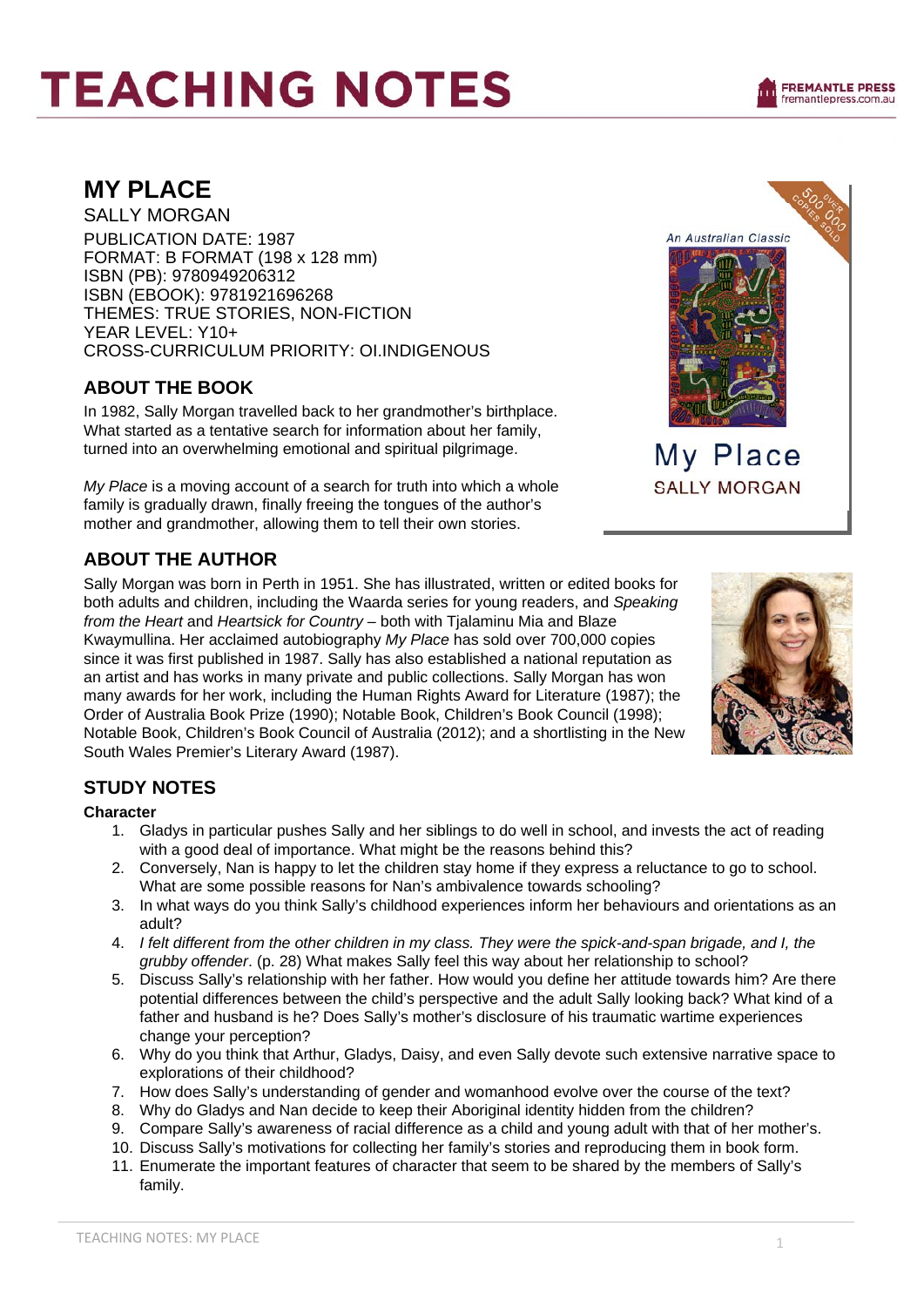# **TEACHING NOTES**



- 12. How do you think the prohibition of the Indigenous language impinges on the characters of Arthur and Nan?
- 13. Evaluate Nan's statement: 'you can't put no lies in a book' (p. 407). What does this say about her conception of text and narrative? Why has she developed such an understanding?
- 14. What is her brother Arthur's attitude to, and definition of, history?
- 15. Discuss the ways in which major world events shape the experiences and attitudes held by the various characters in the text, particularly Arthur, Nan, and Gladys.
- 16. What do you think lies behind the fear of authority shared, in varying degrees, by Gladys and Nan?
- 17. In what ways does Sally recognise this reticence in herself and how does she overcome this?
- 18. Discuss the assertion Nan seems to make about the identity of Gladys's father. Why do you think the text leaves the accusation ambiguous?
- 19. Compare the conclusions to Arthur's, Gladys's and Daisy's stories. What hopes do they share? What advice do they provide for future generations of Australians, both Indigenous and non-Indigenous?

#### **Style and Genre**

- 1. At several junctures in the text, Sally, Jill, Gladys and Nan each have experiences or visions that have a mystical, spiritual or transcendent quality. What do you think about these episodes in the text? Do you think your own cultural context influences the way in which you evaluate these moments? How would you characterise your own cultural context?
- 2. How do you think understanding of Indigenous experience may have changed since the publication of *My Place* in 1987?
- 3. Is it fair to say that *My Place* is a multi-generic work? Enumerate the different genres to which it belongs. Does this hybridity change your reading experience in any way? If so, why?
- 4. Arthur's, Gladys's and Daisy's stories are represented in the text as if the reader is listening directly to their narration. Why do you think Morgan highlights the oral qualities of these stories? How does it influence your reception and understanding of these narratives?
- 5. What is an epiphany? Do you think there are any moments of epiphany in this text?
- 6. Compare and contrast the structure and style of Arthur's, Gladys's and Daisy's respective stories. What might account for the similarities? The differences?
- 7. At times the narrative becomes recursive, revisiting events that have already been covered in the text through the perspective of a different character. Do you think this recursive technique is effective? How does it change your reading experience?
- 8. Look up the literary term *metafiction.* Do you think *My Place* has metafictional qualities? If so, how do they affect your reading experience and understanding of the text?
- 9. Do you think Morgan may intentionally conflate literary and historical forms and conventions in *My Place*? If yes, then why? Do you think it is possible to ever fully distinguish between literature and history?
- 10. What is the power and value of memoir and recorded oral history as a contribution to our understanding of national identity? What is the value of having informal and formal histories side by side?

#### **Theme**

- 1. Discuss the role that silence and/or refusal to speak plays in the narrative.
- 2. What is the power of secrets?
- 3. What is the power of knowledge?
- 4. Discuss the representations and conceptions of truth and falsehood at both the individual and social levels – that are offered in *My Place*.
- 5. Discuss the idea of 'belonging' as it occurs in *My Place*. Why is the book called *My Place*?
- 6. Evaluate the various ways that ownership is represented in the text.
- 7. Discuss the manner in which geography informs identity in the text.
- 8. Compare and contrast the ways in which children and adults are aware of differences in socioeconomic and racial difference in the text.
- 9. Why is it important to know where you come from?
- 10. Why is it important to know to whom you belong?
- 11. Explore the various iterations and representations of religion and spirituality in *My Place*.